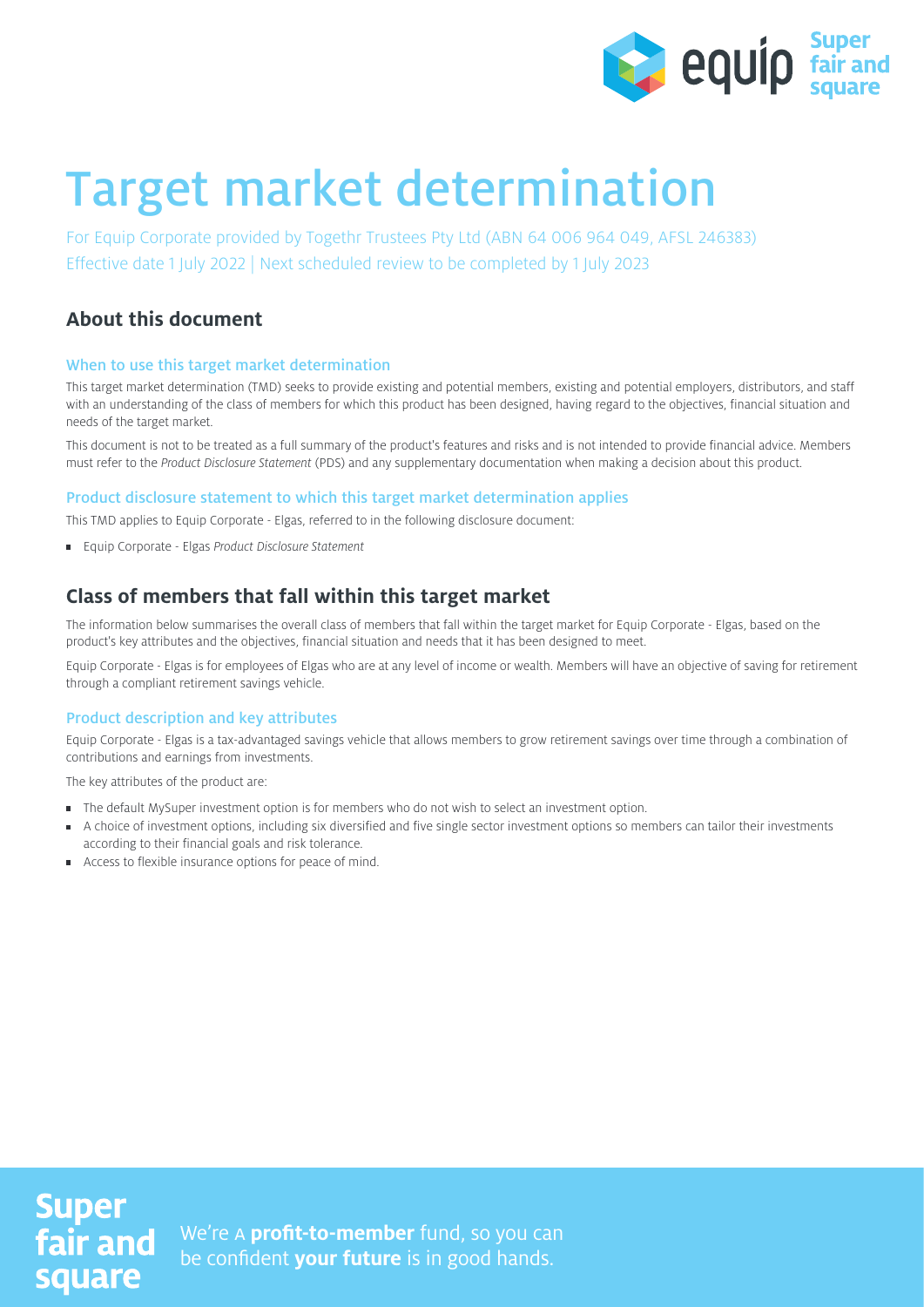#### Investment options

Equip Corporate - Elgas's investment menu allows members to choose and combine investments suited to their financial goals and tolerance to risk.

| <b>Diversified options</b>                                                                                                                                 | <b>Sector specific options</b>                                                                                                                                 |
|------------------------------------------------------------------------------------------------------------------------------------------------------------|----------------------------------------------------------------------------------------------------------------------------------------------------------------|
| Diversified options offer members a broad range of investments within<br>one investment option; allocations to growth assets, such as shares,              | Sector specific options allow members to construct their own portfolio<br>by investing in particular asset classes.                                            |
| property and growth alternatives, as well as defensive assets, such as<br>fixed interest, cash and defensive alternatives vary depending on the<br>option. | The sector specific options have a range of investment objectives, with<br>varying levels of risk, expected returns and minimum investment<br>timeframes.      |
| The diversified options have a range of investment objectives, with<br>varying levels of risk, expected returns and minimum investment<br>timeframes.      | These options are designed for members who want to direct their own<br>asset allocation. They can also be used in conjunction with the diversified<br>options. |
| These options are designed for members who want to fully outsource<br>their investments.                                                                   |                                                                                                                                                                |
| Growth Plus                                                                                                                                                | Australian Shares                                                                                                                                              |
| $\blacksquare$ Growth                                                                                                                                      | Overseas Shares                                                                                                                                                |
| <b>Balanced Growth</b>                                                                                                                                     | Fixed Interest                                                                                                                                                 |
| <b>Equip MySuper</b>                                                                                                                                       | Sustainable Responsible Investments                                                                                                                            |
| <b>Balanced</b>                                                                                                                                            | $\blacksquare$ Cash                                                                                                                                            |
| • Conservative                                                                                                                                             |                                                                                                                                                                |
|                                                                                                                                                            |                                                                                                                                                                |

#### Insurance

The product gives members access to the following types of cover:

- Death (including terminal illness) cover: provides a lump sum benefit to dependants should the member die.
- Total and permanent disablement (TPD) cover: pays a member a lump sum if they become totally and permanently disabled.
- Income protection cover: provides monthly payments to a member for a set period of time to compensate them for their lost income if they  $\blacksquare$ become unable to work because of illness or injury.

Some members may receive cover automatically (rules apply).

Cover is optional and can be personalised depending on individual needs, objectives and financial situation.

#### Consistency between target market and the product

Analysis has determined that the needs and objectives of the identified class of members align with the key terms, attributes and features of the product as listed above. The product provides a default offering suitable for the broadness of the target market yet enables personalisation through a variety of options and features.

### **How this product is to be distributed**

#### Distribution channels

This product has been designed to be distributed through the following means:

- **Directly by Elgas**
- **Togethr Financial Planning Pty Ltd**

#### Distribution conditions

■ This product should only be distributed to employees of Elgas.

#### Adequacy of distribution conditions and restrictions

The distribution conditions have been assessed and are limited to the two distribution channels above. These channels are appropriate to ensure the product is directed toward the target market for whom the product has been designed.

Page 2 of 3